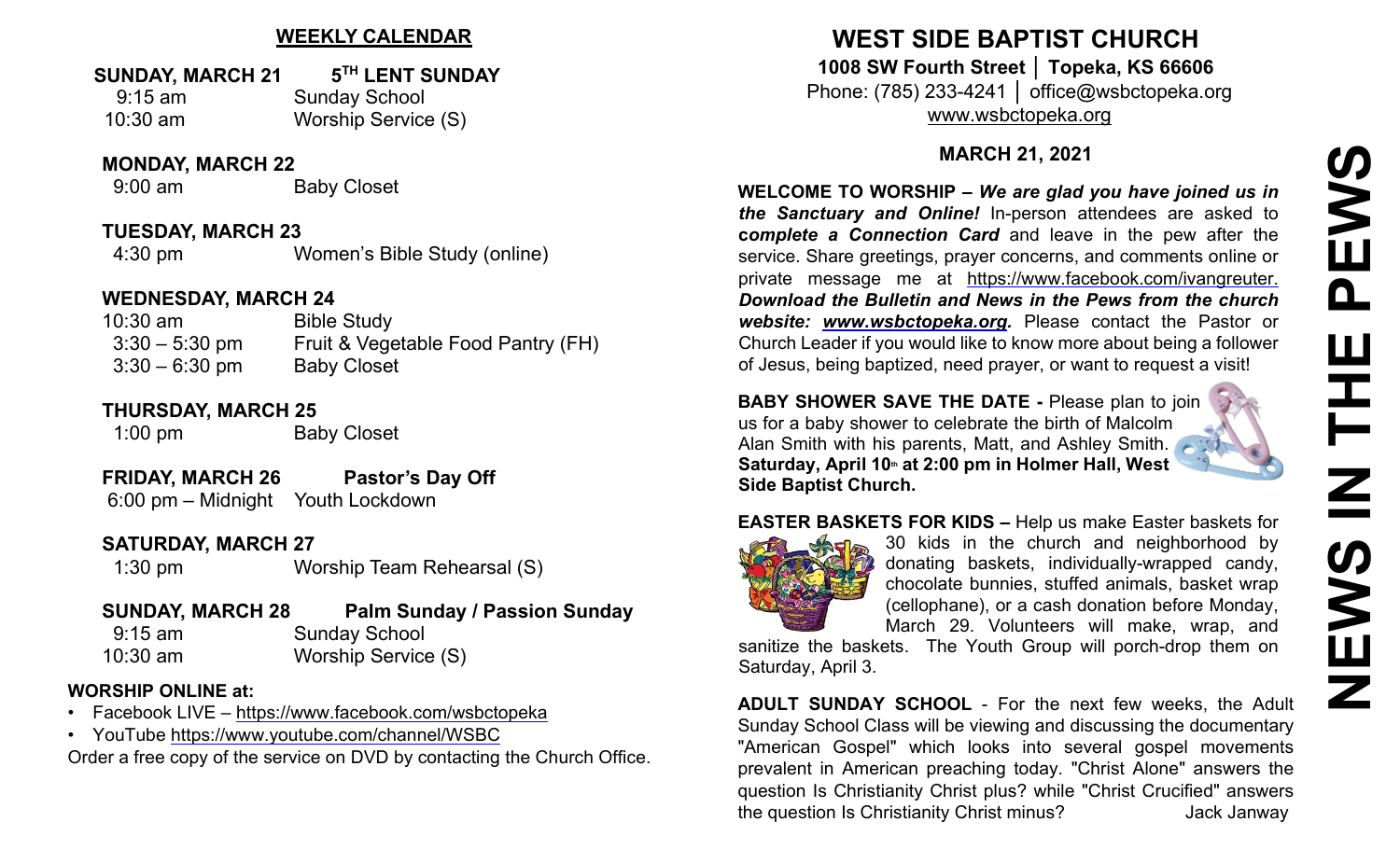#### **AMERICA FOR CHRIST OFFERING** - We will be collecting the America for Christ (AFC)

# **AMERICA FOR CHRIST OFFERING 2021** For the Purpose of Equipping Saints **EPHESIANS 4:11-13 (NIV)**

Offering in March. Our goal is \$1,500.00 to date our total is **\$1,545.00.** The theme for the AFC 2021 Offering is "For the Purpose of Equipping Saints" based on Ephesians 4:11- 13: "The gifts he gave were that some would

be apostles, some prophets, some evangelists, some pastors and teachers, to equip the saints for the work of ministry." Your generous AFC gifts support our mission—connecting our partners to cultivate leaders and equip disciples who bring healing and transformation to communities across our nation and Puerto Rico. Your contributions share God's love by:

- Cultivating Leaders Strong leaders advance the mission of faith communities.
- Equipping Disciples Broadening the understanding of what it means to be a follower of Jesus.
- Healing Communities We believe the power of Christian love can—and will change the world.

**BRIDAL SHOWER** – We (Jessa, Macy, Rexanne and I) are hosting a **bridal shower for Terra Triggs**. It will be **Saturday, April 17 at 11:00 in Holmer Hall.**  Terra and Dewey Freeman are planning to be married at WSBC on Saturday, April 24, 2021. Thanks, Colleen Smith

**BIBLE STUDY ONLINE –** Join us for "The Psalm Book of Israel" Bible Study on **Wednesday MORNINGS at 10:30 am in Holmer Hall** (face masks, mass limit, and social distancing required) **or ZOOM** (see email for link and password). We will study Psalms 38-40 on March 24, 2021.

**FOOD PANTRY** – Free Fruit and Vegetable Food Pantry on **Wednesdays from 3:30 to 5:30 pm**, while supplies last. MOBILE SITE: enter the west PARKING LOT from 4th and CLAY Streets; do not park or exit your vehicle. Equal Opportunity. \*All food is available at no cost. FACE COVERINGS or MASKS REQUIRED. Thank you to Jack Janway, Outreach Coordinator, and all the volunteers who make this service project possible.



**GIVE ONLINE –** Donate safely online to the general fund and designated funds through the Church's Store at [https://squareup.com/store/west-side-baptist-church.](https://squareup.com/store/west-side-baptist-church)

**HOLY WEEK SERVICES -** We will host multiple in-person and online services during HOLY WEEK:

• **PALM SUNDAY –** Join us for a worship service focused on the procession and passion of Jesus on Palm Sunday, March 28 at 10:30 am.



- **MAUNDY ("Command") THURSDAY** service at 7:00 pm on April 1 (No Fools Day Joke). RSVP!
- **GOOD FRIDAY**  Come to our Good (Holy) Friday Worship Service at 7:00 pm on April 2. We will remember the last words of Jesus Christ.
- **EASTER SUNRISE VIGIL** Join us for prayer and the lighting of the Christ Candle on Sunday April 4 at 7:00 AM.

**PUBLIC HEALTH NOTICE:** To mitigate the spread of the Coronavirus (COVID 19), the Church leaders have enacted *Phase 2 - Yellow Protocols*. Effective immediately until further notice:

• **MASKS REQUIRED -** All persons (age 6 and older) are required to **WEAR A MASK IN PUBLIC including employees of the** 

#separatetogether

**church,** with certain exemptions apply including all children *age 5 and under*, when social distancing (keeping six feet of distance between yourself and others outside your household, except for occasional or incidental moments of closer proximity) is not possible.

- **LIMIT MASS GATHERINGS to 500 persons (including weddings)** OR 75% capacity of a room after restrictions and protocols are observed. The Sanctuary has a capacity of 250 seats. The restricted limit is 92 persons.
- **HIGH RISK INDIVIDUALS and PARENTS AND SMALL CHILDREN should take more intensive precautions including** *staying-safe-at home*. High-risk individuals include those with underlying medical conditions, including chronic lung disease, asthma, heart conditions, severe obesity, chronic kidney disease, liver disease, or who are otherwise immunocompromised.

For more information about preventing the spread of COVID 19, visit: <https://www.snco.us/hd/coronavirus> or the Centers for Disease Control and Prevention.